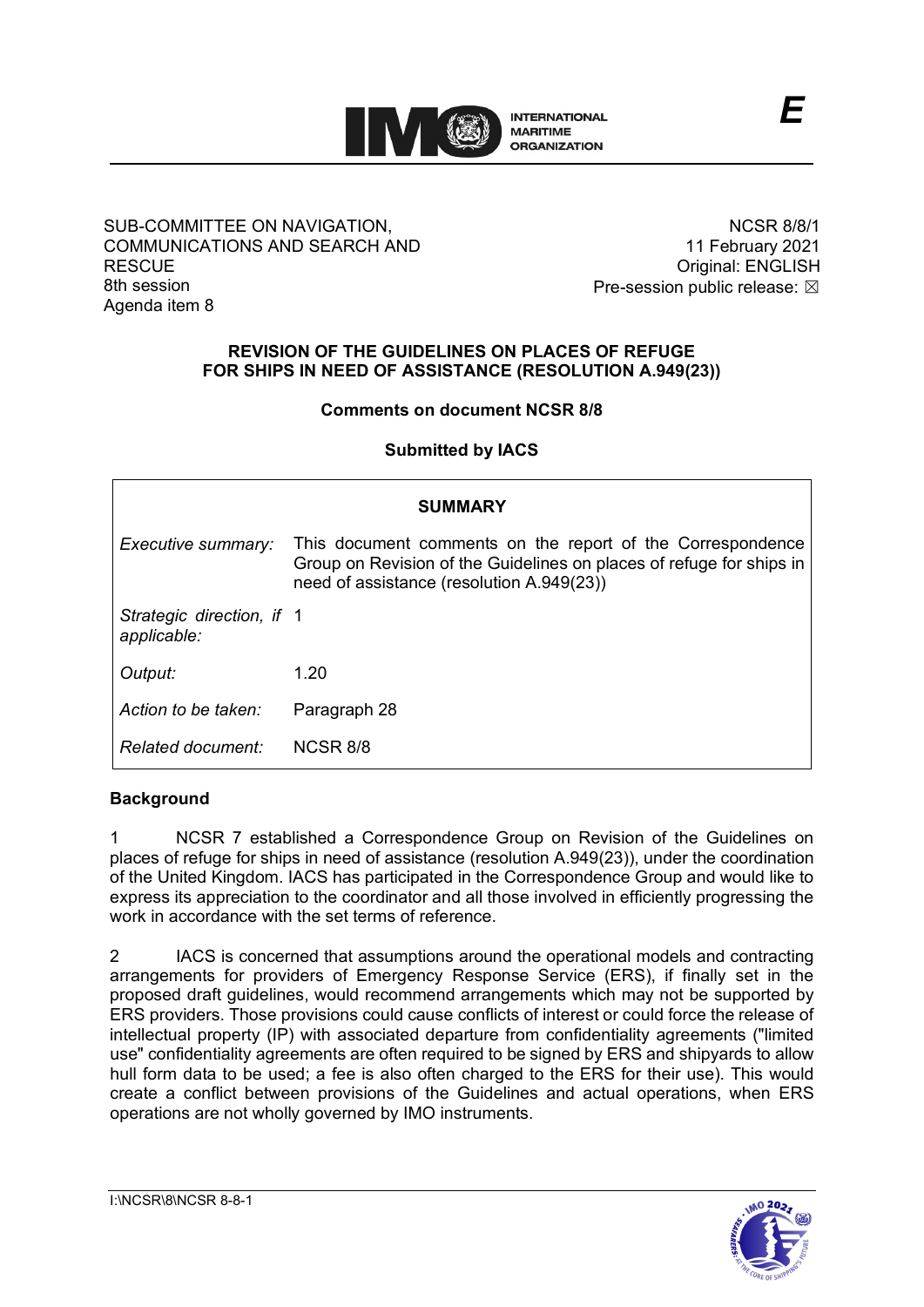#### **Discussion**

3 IACS considers that, while most of the text in the draft revised guidelines serves its intended purpose well, there appear to be a number of statements which make assumptions about the operating model of ERS providers. The most fundamental of those is that all ERS providers are associated with a classification society although there is no regulation requiring this to be the case.

4 Furthermore, certain provisions are included in the draft revised guidelines based on assumptions which may be at odds with existing contracts (of which there are many thousands in place) between ERS providers and their clients; those contracts have served appropriately since the inception of such services. An example of one such assumption within the draft revised guidelines is that ERS providers will, by default, work and share IP directly with salvors. However, this is not the case; appropriate contracts, agreements and protections need to be drawn up before the involvement of a salvor to protect the client and the ERS.

## **Proposals**

#### *General proposals*

5 In order to align with the proven good practice and improve clarity, IACS proposes the following general amendments.

6 IACS understands that the title of the draft revised guidelines specifies their application to cases of ships seeking a place of refuge and, at the same time, being in need of assistance. However, the text of the draft revised guidelines in a number of places refers to "ships in need of assistance" only. IACS believes that the unintended consequences of this reference would make the Guidelines relevant to cases for which they are not intended, e.g. when a vessel is in need of assistance in deep seas. Therefore, IACS proposes to replace the phrase "ships in need of assistance" by the complete phrase "ships in need of assistance and seeking a place of refuge" throughout the draft revised guidelines.

7 Where an abbreviation has been defined in the text, IACS suggests that the abbreviation should be used consistently and the full terminology should not be reused, e.g. after "…hereinafter referred to as a competent authority (CA)" in paragraph 1.4.2, the following paragraphs should proceed to utilize "CA". The same is true of the abbreviation "PoR" for "place of refuge" in paragraph 1.4.6 and thereafter.

8 Paragraph 2.1.5.2 of the draft revised guidelines states:

"carrying out an analysis of the risks, threats, and hazards identified (to the best of the master's ability or knowledge at the time of the situation) […]".

9 Taking that paragraph as an example, IACS recommends that the relationship between "hazard" and "risk" is used appropriately throughout the draft revised guidelines, and in this respect, considers that "hazards" are an element in the calculation of a risk, while "threats" are risks with an assumed low incidence. In the above quoted paragraph, it would be sufficient to refer only to "risks" or "hazards".

10 Other such examples include paragraph 2 of appendix 1 to section 4, where the second paragraph reads:

"At all times, the principal focus should remain the protection of human life, the environment, the ship and cargo and the reduction of the hazard to navigation."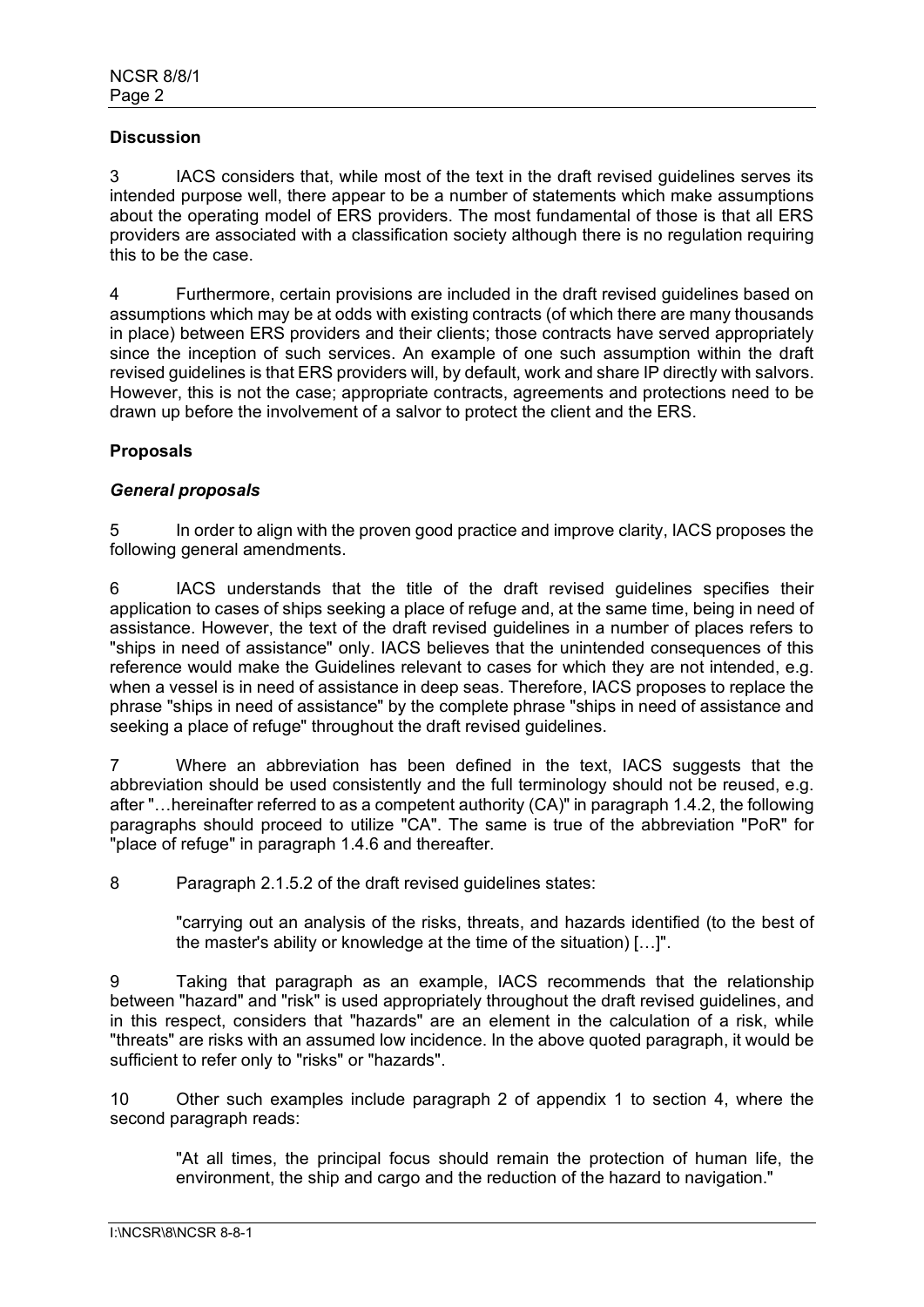11 Considering the explanation above, IACS believes that it would be more appropriate to refer to the reduction of the risk associated with a hazard or removing that hazard all together. Therefore, we would propose that the second paragraph of appendix 1 to section 4 is amended to read as follows: [\\*](#page-2-0)

"At all times, the principal focus should remain the protection of human life, the environment, the ship and cargo and the reduction of the hazard risk to navigation."

12 On a different issue, IACS notes that mandatory language was used in various instances throughout this non-mandatory document, for example, paragraph 2.2.1.4 states "[…] the salvors will be in direct contact with the ERS […]", or paragraph 1.2.5 states "Consideration must also be given to the […]". IACS considers that such mandatory terms need to be replaced with non-mandatory terms.

13 It is noted that the provision of emergency response services from sources other than classification societies is not included in the draft revised guidelines; IACS would suggest that the Sub-Committee considers if other providers should be included.

#### **Specific changes**

14 IACS would like to suggest the following specific changes.

## *Paragraph 1.2.4*

15 Experience has shown that a number of marine casualties have been effectively dealt with at sea by ERS providers with the cooperation from ships' captains and crew. To address that certain degree of effectiveness, IACS would suggest the following amendment to paragraph 1.2.4:

"1.2.4 While coastal States may be reluctant to accept damaged or disabled ships into their area of responsibility due primarily to the potential for environmental damage; in fact, it is rarely possible to deal effectively with fully rectify a marine casualty in open sea conditions."

#### *Paragraph 1.4.1*

16 IACS understands that the draft guidelines would not mandate outcomes and serve to form a framework supporting decisions only; therefore, it is suggested to replace the phrase "handle and take a decision" with the phrase "aid in decision making", such that paragraph 1.4.1 reads, in part, as follows:

"1.4.1 The purpose of these Guidelines is to provide the basis of an operational framework for coastal States, ships' masters, operators and/or salvors as well as other involved parties to handle and take aid in making a decision when..."

# *Paragraph 1.5.4*

17 IACS considers that resolution A.950(23) provides the full and agreed description of MAS, therefore it is proposed to remove the rest of the text so that paragraph 1.5.4 reads as follows:

<span id="page-2-0"></span>Here and throughout the documents, tracked changes are indicated using "strikeout" for deleted text and "grey shading" from the proposed revised text to highlight all modifications and new insertions, including deleted text.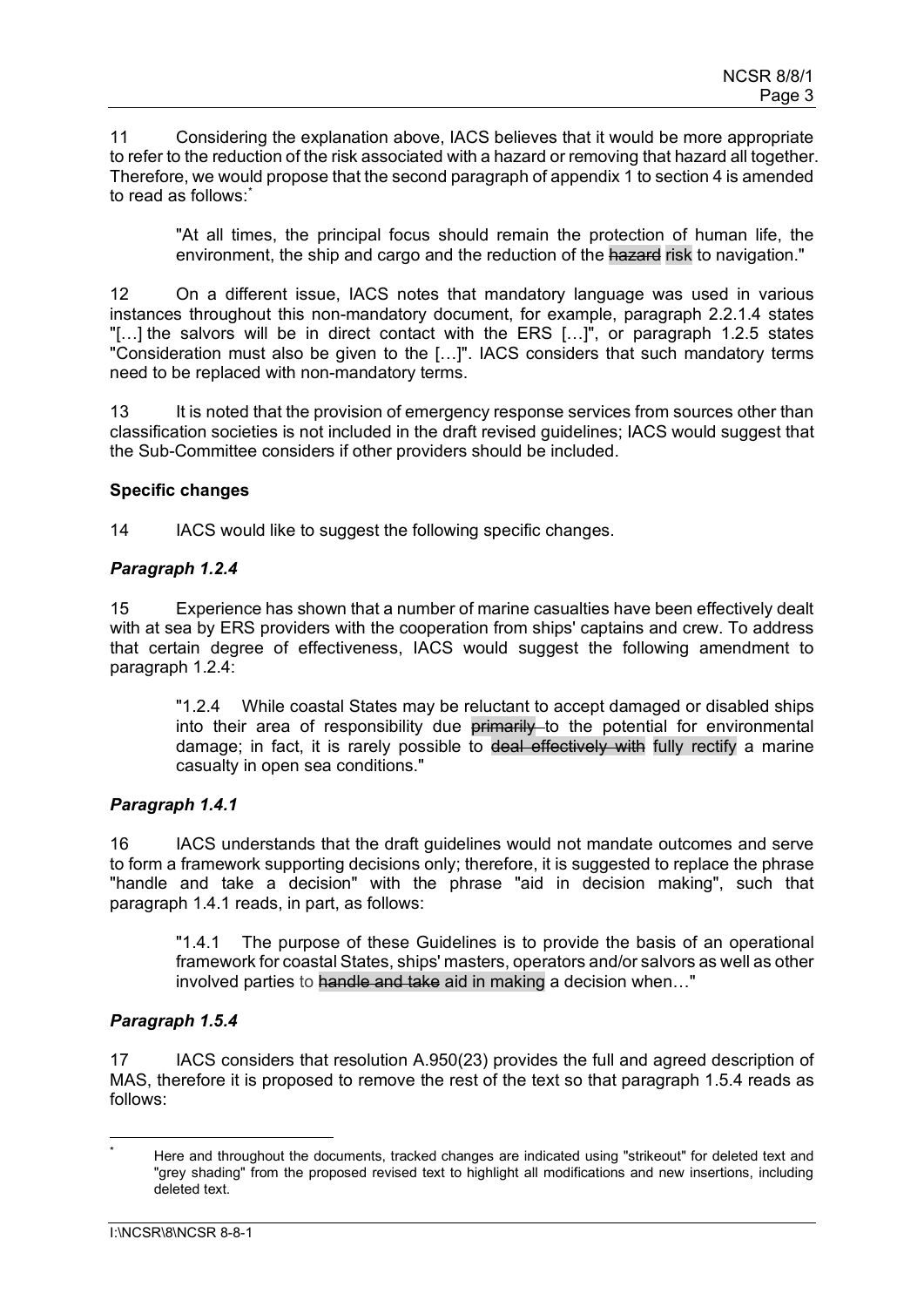"1.5.4 *MAS* means a maritime assistance service, as defined described in resolution A.950(23) responsible for receiving reports in the event of incidents and serving as the point of contact between the shipmaster and the authorities of the coastal State in the event of an incident."

## *Paragraph 1.5.5*

18 For the same reason as above, the description of "MRCC" could be adjusted to read as follows:

"1.5.5 *MRCC* means a Maritime Rescue Coordination Centre as defined described in the SAR Convention - A unit responsible for promoting efficient organization of search and rescue services and for coordinating the conduct of search and rescue operations within a search and rescue region."

#### *Paragraph 2.1.4.1.6*

19 It is proposed to clarify that the referred oil could be any oil on board, by making reference to "(fuel, cargo or otherwise)" as follows:

".6 Address from which additional information may be obtained on any oil (fuel, cargo or otherwise) and dangerous cargo on board (i.e. copy of cargo manifest) to the extent known;"

#### *Paragraph 2.1.5.5*

20 Because ERS providers do not hold contracts with competent authorities, the ERS provider cannot be activated and cannot share any information without the involvement of the contracted party. IACS believes that sharing of information regarding access to an ERS provider to be of limited benefit to a competent authority. Therefore, it is suggested to replace "any information" with "relevant contact information, activation status and details of the contracting party" as follows:

".5 informing the CA if the ship has access to emergency response services (ERS) and make any information relevant contact details, activation status and details of the contracting party available (e.g. relevant contact details and activation status) to the CA; and;".

#### *Paragraph 2.2.1.4*

21 The original text assumes that a salvor may automatically work directly with an ERS provider for the vessel. However, an ERS provider is unlikely to have a contract with salvors and may not necessarily have been authorized by the contracting party to work with them. Furthermore, the original paragraph appears to treat ERS providers and a classification society as a single or related entity and assumes that there may be a free flow of information between ERS providers and classification societies. However, an ERS provider may be separate to and independent of any classification society (although some may offer this as a service, they will still operate independently and with an information firewall unless informed otherwise by the client). To recognize this separation, the change to paragraph 2.2.1.4 is proposed as follows:

".4 (if there is an ERS in place and active for the incident), the salvors will be in may initiate direct contact with the ERS (service by the classification society) to provide them with updates on the condition of the ship".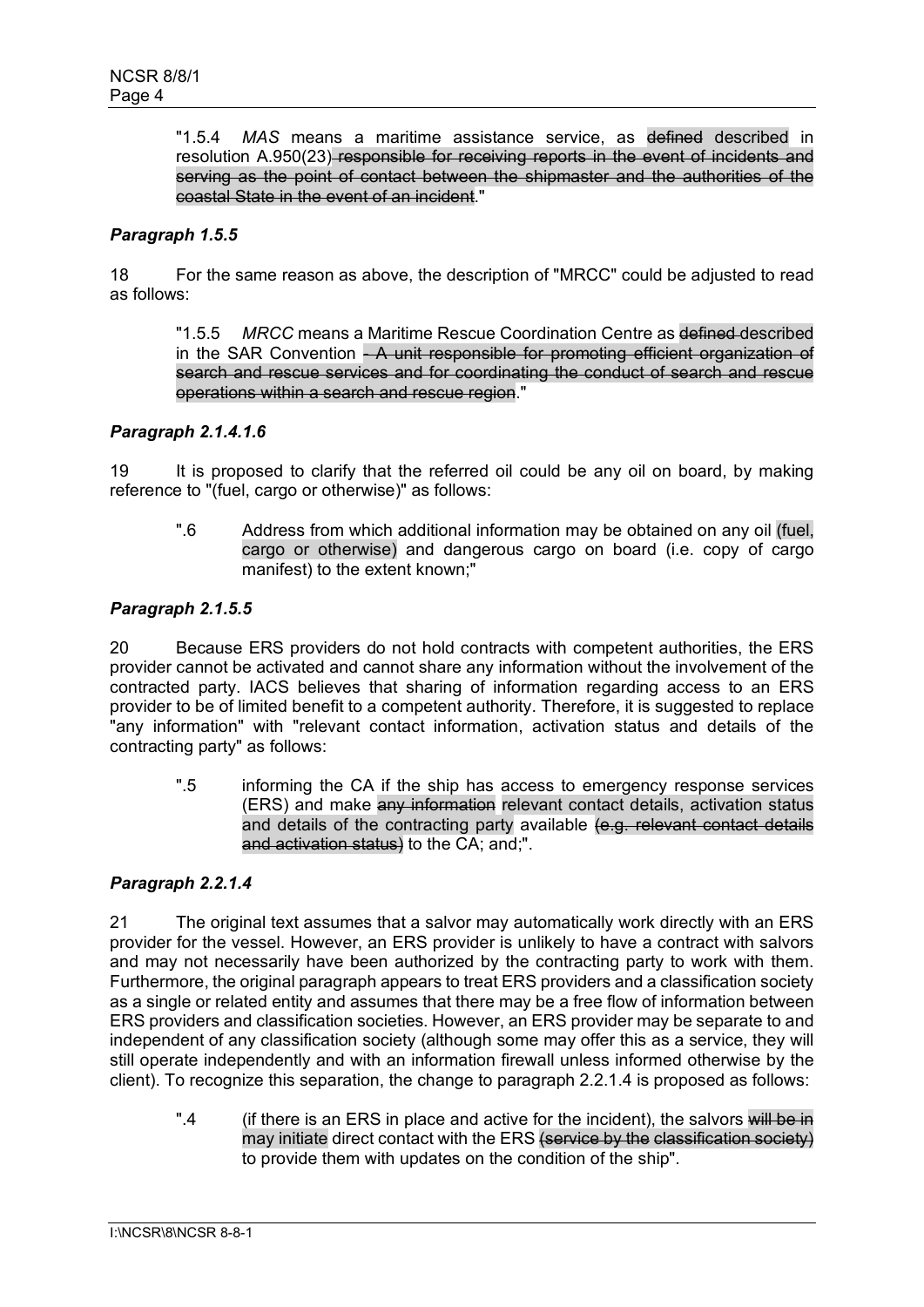## *Paragraph 2.5.1*

22 The flag State is generally not part of the contract between the ERS provider and the vessel, therefore that flag State may not have the referenced ERS information. It would be an undue burden for the flag State to obtain, maintain and share such information and the responsibility for this is already covered elsewhere in the draft guidelines. Therefore, it is suggested to delete the phrase "The flag State should also facilitate for any Emergency Response Service (ERS) information to be made available" from the paragraph.

#### *Paragraph 2.5.2*

23 For reasons similar to those mentioned above, it is proposed to amend the phrase "and to provide any information" in chapeau of the paragraph to read "and to provide any relevant information that they may hold and are legally authorized to share".

#### *Paragraph 2.5.2.1*

24 IACS considers that this paragraph suggests that ERS may, de facto, provide information to crew, salvors or the competent authority, which is not the case. ERS contracts condition that all work must be undertaken at the behest of the contracting party. The responsibility for passing on such information rests with the owner of that information, the contracting party. In addition, at the request of the contracting party, the ERS may work with salvors and or other parties within the bounds of their contracts and any confidentiality agreements that might exist (for example a shipyard may protect the hull data through a confidentiality agreement, which the ERS cannot share without further permissions). Furthermore, the original paragraph interprets and suggests that the role of ERS includes "identifying concerns and possible courses of action". However, generally ERS contracts cover decision making support only, and so inclusion of this content would lead to confusion and potential contractual issues. To address the above points, IACS proposes to amend the paragraph as follows:

".1 Many classification societies have set up emergency response services (ERS) which . ERS can provide information on damage stability and residual strength etc. to the ship's crew, salvors or the CA. From the early critical stages through to repair, ERS may provide support to the contracting party by evaluating the technical aspects of the casualty and identifying concerns and possible courses of action in support to the master/salvor and/or the CA."

#### *Paragraph 2.5.2.2*

25 IACS considers that early involvement of ERS following an incident is important and therefore recommends it be stated explicitly. Such early involvement has proven to help prevent incident escalation through misjudgement. Moreover, early involvement of ERS also allows such services to follow an incident and note any important changes which may prove critical during a response. The following changes are suggested to that effect:

".2 Where the ship has been enrolled in a shore-based ERS service, the service should be activated as soon as possible to assess the vessel damage condition. The and the availability of ERS as a resource resources should be communicated notified to the CA by the master or operator, at the earliest possible junctures as soon as possible."